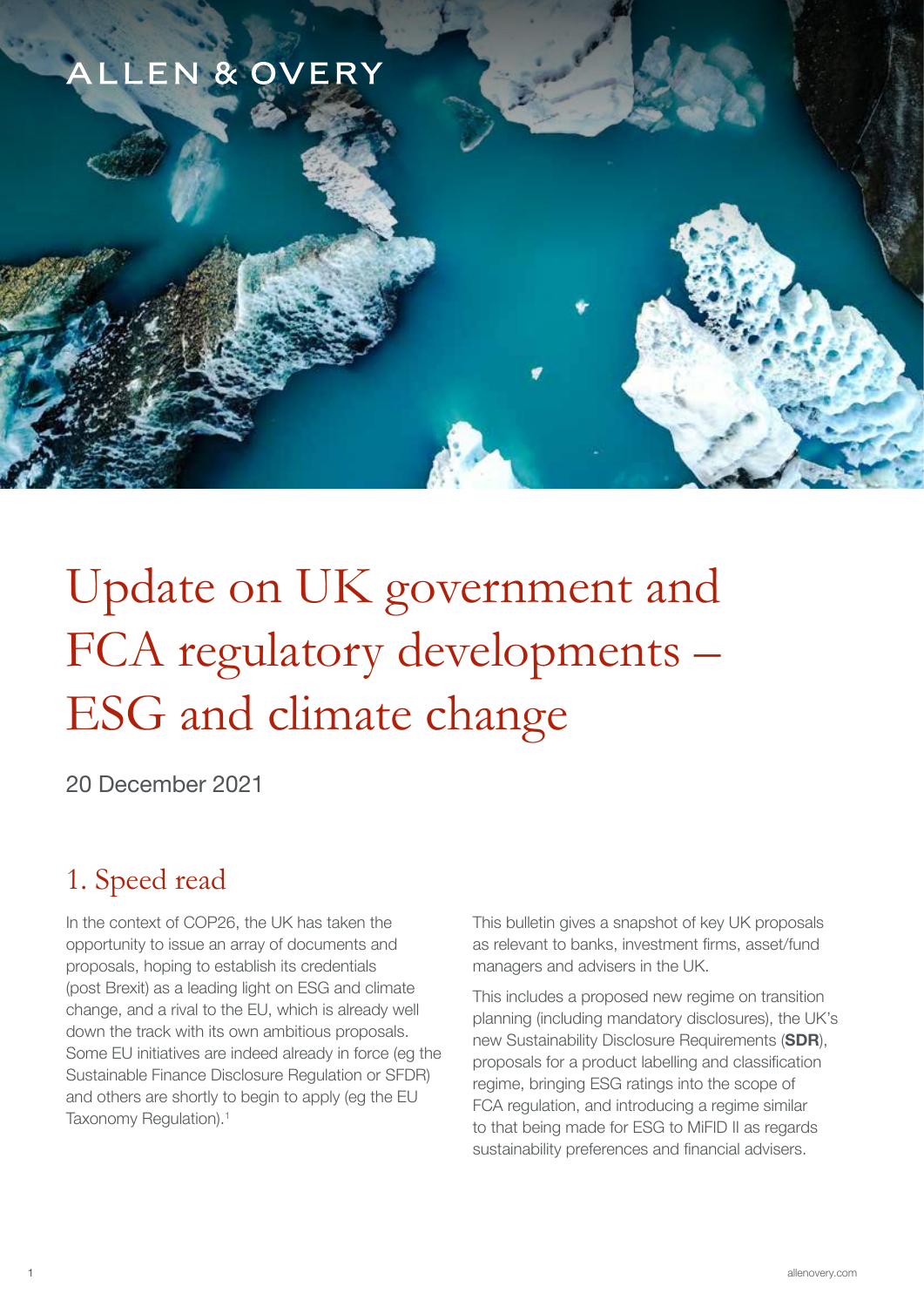## 2. How did we get here

In a speech in 2019, the Economic Secretary to the Treasury lay down a marker, referring to the "UK's long history of international leadership on climate change":2

"The financial sector has perhaps more potential than any other part of our economy to bring about a greener future. It is the City that can bring forward new financial products and services to meet rising demand for sustainable investment. It is the City that can unlock capital for renewable energy and other clean technology required to reduce emissions in this country, and overseas. And it is the City, with its restless commercial zeal, that will seize the opportunities of clean and resilient growth, and lead us toward a low carbon future.

Our Strategy seeks to bring about a complete change in the way the City thinks and acts.

We must ensure the financial risk and opportunities from climate change are integrated into mainstream decisionmaking. Because let's be clear: the climate challenge poses an existential risk to the future of the planet and, by extension, our economy too.

If our financial system is to remain resilient – and relevant – then the City must adapt.

The threat is real, the opportunities are growing, and the world is watching. So the time for action has come. The City must lead the way."

## 3. UK initiatives

It is fair to say that it has taken some time for the zeal contained in this stirring call to arms to be reflected in real world proposals and initiatives. But, with a flurry of action, the UK has recently launched various initiatives and proposals, presumably seeking to capitalise on its hosting of COP26 in November 2021 for maximum publicity, both locally and internationally. Some of the key initiatives are set out below.

For those with pan European businesses, it is necessary to contextualise the UK proposals against those on the EU side and consider where there is overlap vs divergence. On this the answer is clear. Put simply, the UK has largely gone its own way in almost all respects bar one – the taxonomy. The UK pointedly says the UK taxonomy "draws on the EU approach which the UK helped design as a former member state". 3 For more on this, see below.

#### New UK transition plan regime

HM Treasury (HMT) has said the UK will be the world's first "Net Zero-aligned Financial Centre" and UK financial institutions will have to have robust firm-level transition plans setting out how they will decarbonise.<sup>4</sup> There is not a lot of detail yet but initially, this seems likely to be imposed on a "comply or explain" basis – ie either you publish a transition plan that aligns with the government's net zero commitment or (if not) explain why.

Initial scope is unclear, but possibly, at the outset, this will comprise asset managers, regulated asset owners and listed companies.

HMT has said the UK will move towards making the publication of transition plans mandatory in 2023.

This will be incorporated into the UK's regime on Sustainability Disclosure Requirements (SDR) – in particular, the UK government will "strengthen requirements to encourage consistency in published plans and increased adoption by 2023. The Government intends to legislate to deliver this". 5

The government is also setting up a Transition Plan Taskforce to bring together industry, academia, regulators and others to develop a 'gold standard' for transition plans, metrics and reporting, by the end of 2022.6

The FCA has added to this, saying it will engage with stakeholders in the first half of 2022, with a view to promoting credible and effective transition plans that consider the Government's net zero commitments. It will consider the governance of transition plans, including Board oversight, senior management responsibilities and objectives, and remuneration/incentive structures. It will also consider the content and disclosure of transition plans, building from TCFD guidance

#### Timing:

Unclear, but as above, FCA stakeholder engagement will begin in H1 2022.7

NB: The UK government has also stated as follows, foreshadowing further policy initiatives next year for regulated firms: "The government will... update the Green Finance Strategy in 2022. This will go beyond the timescales in this Roadmap and set out an *indicative sectoral transition pathway* out to 2050 to align the financial system with the UK's net zero commitment. The updated strategy will assess industry progress on Phases 1 [disclosures] and 2 [use of disclosures and stewardship]. It will also consider triggers for stronger policy to facilitate Phase 3 [reorienting capital flows] and help ensure that the UK meets its climate and environmental objectives."8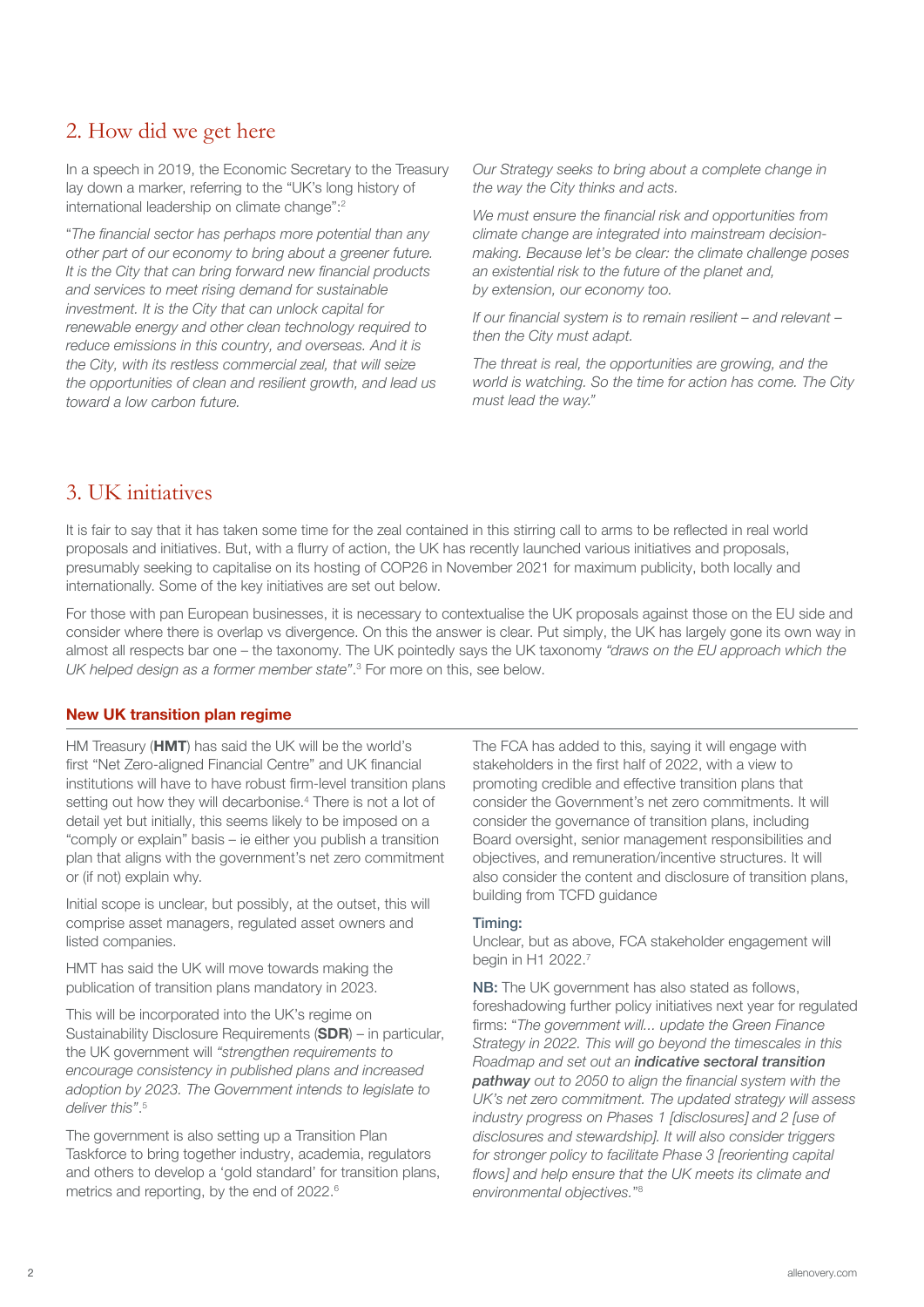#### New UK Sustainable Disclosure Requirements (SDR)

In its roadmap, the UK government has proposed Sustainability Disclosure Requirements (SDRs) to be implemented on an economy wide basis.

For FCA regulated firms, further detail has since been provided via a high level FCA discussion paper, however this is likely to develop significantly following market engagement.<sup>9</sup>

Any new proposed disclosures will be an "add on" to the TCFD<sup>10</sup> based disclosure requirements already rolled out or proposed by the FCA (eg for listed companies and asset managers). But the core will be the global baseline sustainability reporting standards to be developed by the new International Sustainability Standards Board (ISSB) of the International Financial Reporting Standards Foundation.

#### Timing:

3 Nov 2021 FCA discussion paper published

7 Jan 2022 Deadline for responses

Q2 2022 Proposed rules to be published for consultation

#### For those that want more detail:

(a) Consumer facing disclosures - The retail facing layer of disclosure would be a subset of the overall disclosure. It should comprise key sustainability-related information to enable retail to make considered choices about their investments – eg:

- investment product label;
- objective of the product, including specific sustainability objectives;
- investment strategy pursued to meet the objectives;
- proportion of assets allocated to sustainable investments (as per the UK taxonomy);
- approach to investor stewardship;
- wider sustainability performance metrics.

On this, the FCA is likely to prescribe a baseline set of sustainability metrics to enable retail clients to understand the sustainability performance of a relevant product over time (eg carbon reduction metrics). This could include the core metrics required under TCFD disclosure rules, supplemented by other social (S) and governance (G) metrics.

Quite rightly, the FCA recognises that technical language and metrics may not be easy for retail to follow – investor education will need to play a role. But it will also do consumer testing – and possibly propose an ESG factsheet. In any case, the challenges here should not be underestimated.

The consumer-facing disclosure will be designed to be read alongside the Key Information Investor Document (KIID), providing additional colour on ESG matters while avoiding duplication of information.

(b) Disclosures for sophisticated or institutional investors – This is intended to support decision-making about both the products they are investing in and their providers. The regime would therefore require both product and entity level disclosures.

#### Points for possible inclusion:

- Information on the methodologies used to calculate metrics. "While data gaps exist and methodologies have yet to converge, it is critical that firms are transparent about how they have calculated metrics."11 Where proxies, assumptions etc are used to fill data gaps, these would need to be clearly explained.
- Information on data sources, limitations, data quality etc.
- Further supporting narrative, contextual and historical information.
- Further information about UK taxonomy alignment.
- Information about benchmarking and performance.

The FCA also suggests that the Principal Adverse Impact (PAI) indicators under the SFDR regime could be a starting point for environmental metrics beyond climate, as well as for a set of minimum safeguards for social indicators.

(c) Entity level disclosures – This has not been fleshed out. But the FCA notes how important such disclosures may be to clients/investors (retail and otherwise), both in terms of how firms manage sustainability risks, opportunities and impacts, and more broadly, the impact firms are having on the environment (E) and society (S). "It also enables existing clients and consumers to hold their providers to account."<sup>12</sup>

Helpfully, the FCA also says it will propose "flexibilities that would allow firms to make disclosures at the level of consolidation which they consider would be most decision useful for clients and consumers. This approach also recognises that many firms are already making TCFD-aligned disclosure rules voluntarily at a group level."<sup>13</sup>

Also helpfully, the FCA has gone out of its way to ask for feedback on aspects of SFDR that may be useful to consider or build on, in constructing the stand alone UK regime. It also wishes to take into account what disclosures firms/groups may prepare under the ISSB sustainability standards (ie corporate reporting).

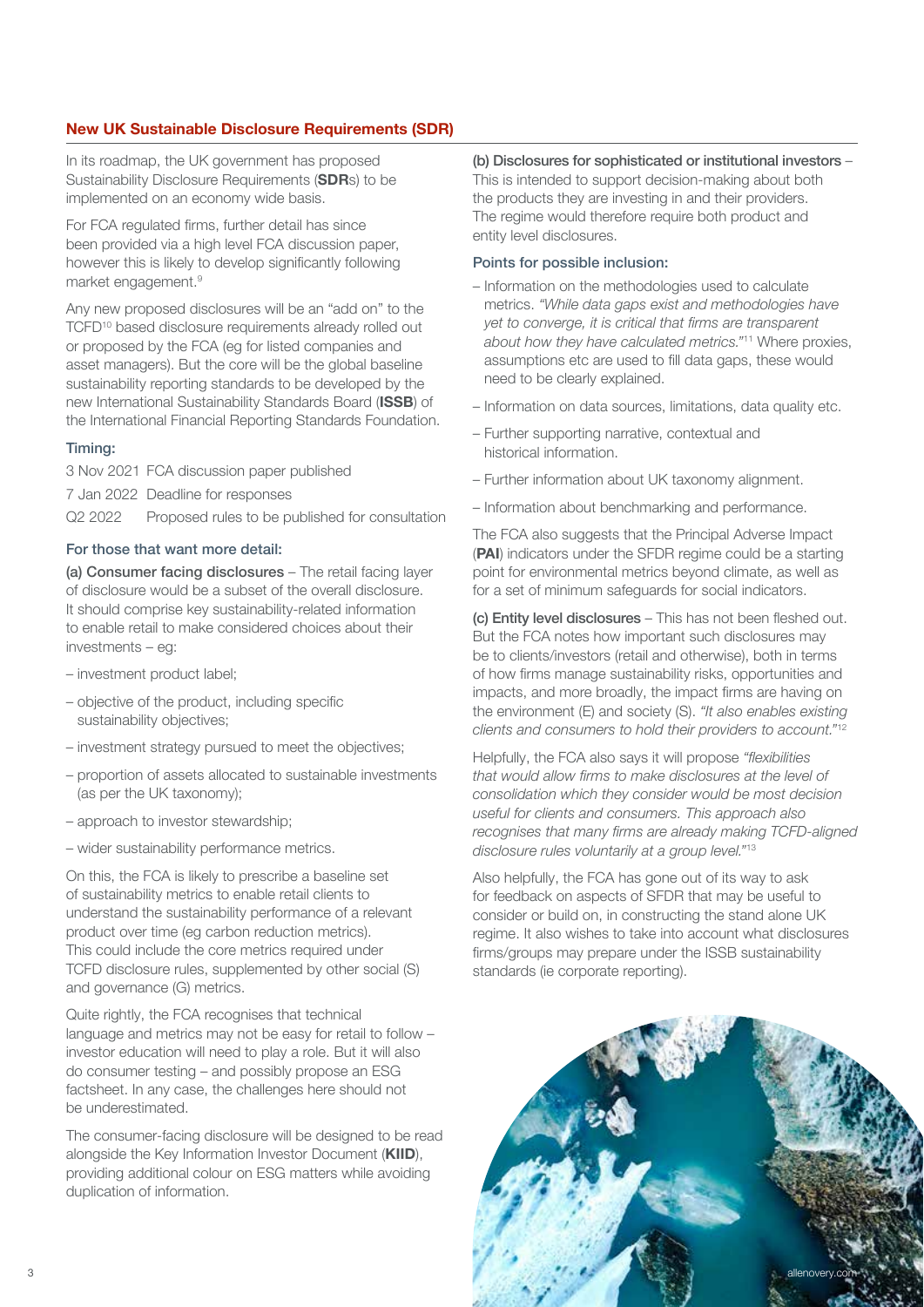#### New product labelling and classification regime

In its roadmap, the UK government has proposed for the FCA to develop a new product labelling and classification regime to make it easier for retail investors to consider and assess the various products available to them. Further detail has since been provided via a high level FCA discussion paper, but as with the SDRs, this regime remains subject to potentially much development following market engagement.14

The FCA notes that retail investors appear to be strongly influenced by what they consider objective and reliable

product labels. It also considers that classifying and labelling investment products according to objective criteria, and using common terminology, could help to combat potential greenwashing and enhance trust.

The FCA suggests two options: firstly, a regime that will only apply to products that make sustainability claims or are marketed as being sustainable; OR secondly, a regime that covers all investment products available to retail investors. For the second option, the FCA proposes five categories of product labelling:

|                                |                                                           | <b>Sustainable</b>                                                                                                                        |                                                                                                                                      |                                                                                   |
|--------------------------------|-----------------------------------------------------------|-------------------------------------------------------------------------------------------------------------------------------------------|--------------------------------------------------------------------------------------------------------------------------------------|-----------------------------------------------------------------------------------|
| Not promoted<br>as sustainable | Responsible<br>(may have some<br>sustainable investments) | Transitioning<br>(sustainable characteristcs,<br>themes or objectives; low<br>allocation to Taxonomy -<br>aligned sustainable activities) | Aligned<br>(sustainable characteristcs,<br>themes or objectives; high<br>allocation to Taxonomy -<br>aligned sustainable activities) | Impact<br>(objectives of delivering<br>postive environmental<br>or social impact) |

Note: The five blocks in this Figure represent potential categories, of product in the classification and labelling system. Each would be supported by clear definitions and criteria.

#### For further detail, see Appendix 1.

Importantly, the difference between 'Aligned' and 'Transitioning' is the portion of assets considered sustainable (based on the UK taxonomy or other criteria). That is, a product in the 'Transitioning' category would (at the time of the assessment) have a low allocation to sustainable activities, while 'Aligned' products would have a higher allocation, presumably above a specified threshold). On the other hand, this approach would recognise that investors can play an important role in facilitating the transition and avoid discouraging investment in economic activities and projects in the process of transitioning to a more sustainable profile.

Entity level criteria may be added on top of product level criteria – ie to use a 'Sustainable' or 'Responsible' product label, the product provider must demonstrate key attributes such as: meeting existing governance, systems and controls requirements; identifying how ESG considerations are integrated into investment processes to minimise risks and take advantage of opportunities; stewardship; voting/ engagement etc.

#### Timings:

3 Nov 2021 FCA discussion paper published 7 Jan 2022 Deadline for responses Q2 2022 Proposed rules to be published for consultation

#### For those who want more detail:

At minimum, this will apply to retail products but beyond that the scope is unclear – eg it is unclear whether the products covered will just be asset and fund management products or if PRIIPs, retail investment products, or pension products may be in-scope too.

There are two reference points for consideration. First, the ambitions of the product – eg its objectives, strategies, how it is pursuing them etc. Secondly, the proportion of its investments currently allocated to sustainable projects or activities (possibly with the UK taxonomy as a reference point).

The FCA wishes for its labelling and classification system to use objective criteria and descriptive labels; eg referencing the proportion of sustainable investments, or the nature of the product's strategy. Conversely, they wish to avoid a value judgement as to whether a product is 'good' or 'bad'. Eg they have not suggested 'medals' or 'traffic lights'. They also consider this may be more difficult to supervise.

They wish for the system to be built on and mappable against existing standards. It should be simple and intuitive to understand. It should also be verifiable – and the system as a whole capable of being supervised effectively.

Helpfully, the FCA notes the desire to be consistent/ compatible with the current market and existing initiatives, flexible enough to cope with market developments, and broad enough to reflect the range of products in the market, ideally using terminology already familiar to investors/the industry.

These points are well made and welcome, although it is open to question as to whether what has been proposed meets all these tests.

It is likely that there would need to be a baseline level of prescription in the criteria that must be met for a 'Responsible' or 'Sustainable' label – presumably something quantifiable, with measurable thresholds. Possibly there would be higher threshold entity level standard for 'Sustainable' products, relative to 'Responsible' products.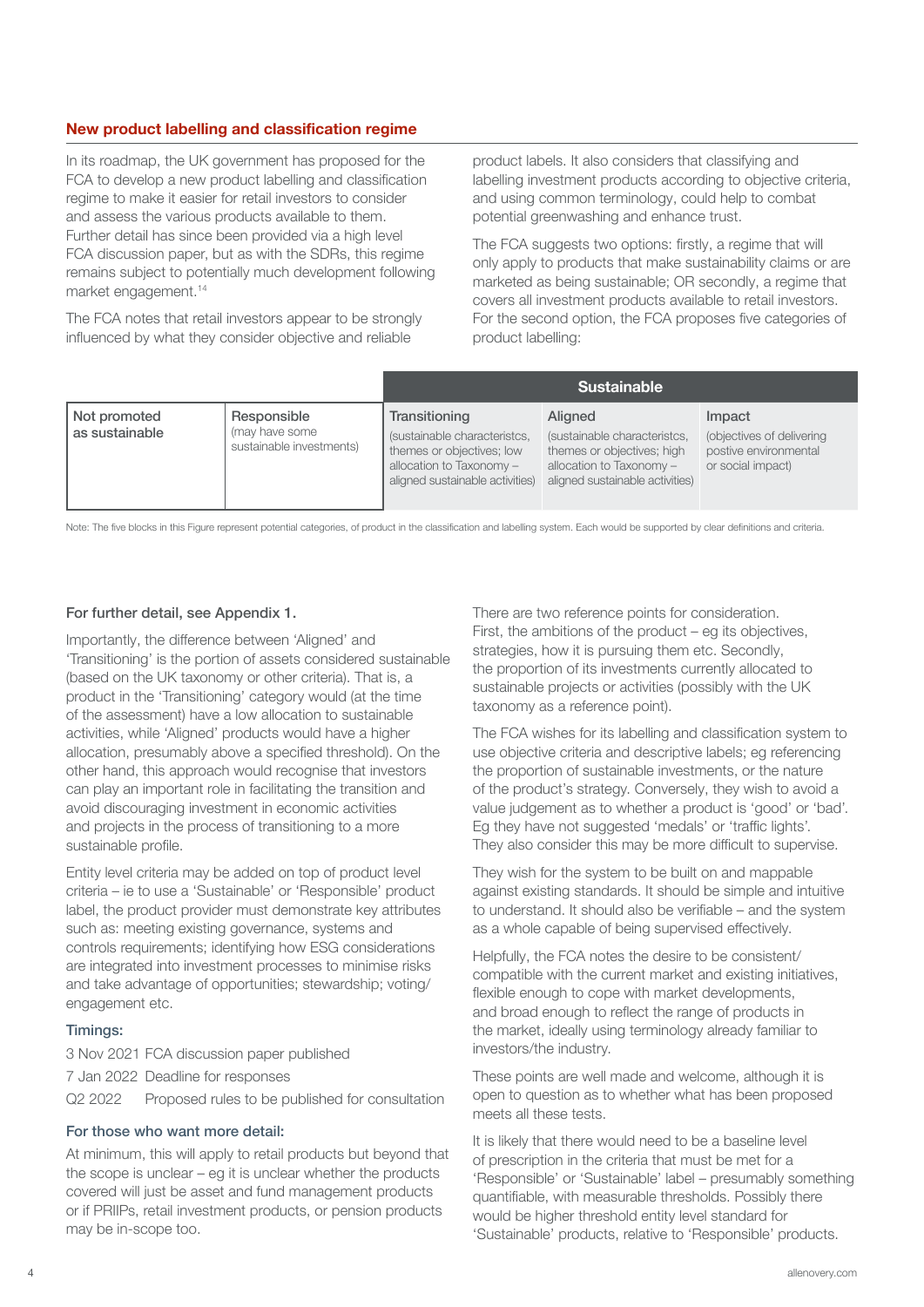#### Other points to note in relation to both the SDR and labelling

- Third party verification, audit etc To build trust and support a robust approach, the FCA wishes to explore whether there could be a role for independent third party verification of product level disclosures.
- Advisory group The FCA has created the delightfully named DLAG or Disclosures and Labels Advisory Group, including industry experts, trade bodies and consumer representatives, to provide the FCA with feedback, technical advice and constructive challenge. This is welcome.
- New UK overseas funds regime The FCA is considering how overseas funds marketed into the UK should be treated, including in respect of the new post Brexit UK overseas funds regime that will essentially allow EU UCITS to be sold/continue to be sold in the UK to retail.
- Derivatives and short selling With a nod to the debate within the EU on such matters, the FCA specifically requests feedback on derivatives and short selling issues – eg whether the use of derivatives in pursuing sustainability strategies should have a bearing on classification, as well as views on the use of short-selling strategies.
- Securities lending Similarly, the FCA invites feedback on this in the context of sustainable investing; eg whether certain requirements should apply and whether sustainability should be taken into consideration in stock lending criteria.

#### Financial advisers to consider ESG when providing advice

HMT and the FCA are exploring "how best to introduce sustainability-related requirements for financial advisors".<sup>15</sup>

The FCA in particular considers it appropriate to confirm that "advisers should consider sustainability matters in their investment advice and ensure their advice is suitable and reflects consumer sustainability-related needs and preferences. We acknowledge that the EU has taken this approach in introducing suitability requirements for different types of financial market participants. However, these were not onshored in the UK prior to the UK's withdrawal from the EU."<sup>16</sup>

It appears this is the subject of ongoing consideration, with a detailed consultation and cost benefit analysis to be prepared.

Timings: Unclear.

#### ESG ratings provides

In its roadmap, the UK government explains how important ESG ratings are to the investment process, and how much differentiation exists in methodologies and scores. On this, the FCA has previously noted: "One recent study... calculated an average overall correlation of 0.54 across the six rating providers in their sample – much lower than the 0.98 correlation observed between the largest three credit rating agencies".<sup>17</sup>

The UK government also have concerns as to data gaps and assumptions. They are therefore considering bringing such firms into the scope of FCA regulation.

#### Timings:

Unclear, but further announcements due in 2022.

#### Digitisation of reported information

In its roadmap, the UK government expresses concerns as to the demand for sustainability disclosures to be easily read and analysed electronically and acknowledges calls from the industry as to enhanced digitisation and storage of sustainability information to support machine readability.

"The government and regulators are considering how to deliver an approach to digitisation of sustainability data that builds on the UK's existing digital infrastructure for reporting. This includes assessing the value of a centralised register for ESG data."<sup>18</sup>

Timings: Unclear.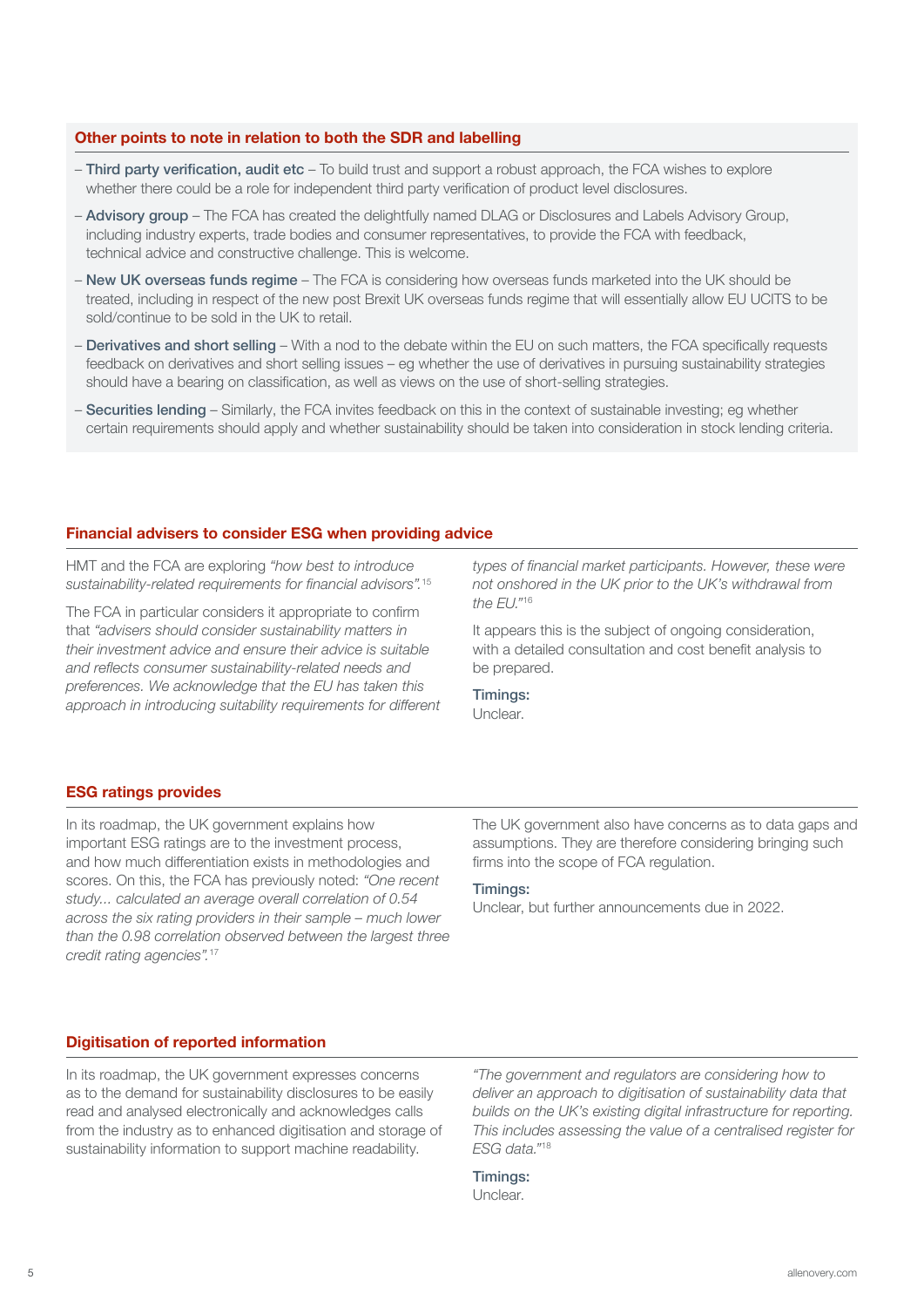#### Asset managers and owners

In its roadmap, the UK government outlines how important stewardship is as "supporting a market-led transition to a more sustainable future."19 It wants asset managers and owners to actively monitor, encourage, and challenge investee companies, promoting long-term, sustainable value generation. It wants them to take account of the information generated by the UK's SDR regime when "allocating capital", and sign up to the revamped UK Stewardship Code. It wants them to show leadership; eg by joining net zero initiatives and publishing a high-quality transition plan by the end of 2022, including near-term science-based targets and a clear pathway for their organisations to become "net zero".

The government says it will assess progress on these matters at the end of 2023, with the suggestion that further regulatory initiatives will be considered if insufficient progress has been made.

In fact, it seems almost certain that the results of this assessment will be mixed, especially given the limited take up of the Stewardship Code – such that more initiatives will be forthcoming.

#### UK taxonomy

The UK government has clarified its position on this, promising to deliver a UK taxonomy, "ensuring it has been road-tested in the market as a useful investment tool". 20 This will be based on the EU Taxonomy Regulation, and will be intended to create a shared understanding as to what economic activities are "green" vs what are not for UK purposes.

As regards sequencing: "Disclosure requirements for corporates will come into force prior to those for investment products, enabling the former to feed into the latter."21 This will avoid some of the incredibly difficult timing issues asset managers have faced in the EU, with the roll out of the EU's Taxonomy Regulation.

Relevant firms will have to make disclosures against the taxonomy. This will be introduced via the new UK SDRs (see further detail below), presumably via new FCA rules – and will involve corporate or entity level disclosures. For firms with relevant products, product level disclosures will also be required.

#### Timing:

- Q1 2022 First consultation on draft technical screening criteria (TSC) for climate change mitigation and climate change adaption objectives, which will be introduced via statutory instruments
- Q2 2022 FCA will consult on initial SDR rules
- By end 2022 Final rules on initial policy proposals
- Q1 2023 Consultation on expansion of climate TSCs and standards for remaining four environmental objectives

#### For those who want more detail:

– As part of its Brexit work, the UK onshored aspects of the EU Taxonomy Regulation, but not the parts that said what firms actually had to do or by when. This gap has now been addressed.

- The initiative has involved the creation of a Green Technical Advisory Group (GTAG), to provide the UK government with independent advice. It is made up of financial and business stakeholders, taxonomy and data experts, and subject matter experts. One strand of its work will involve considering international interoperability (including the potential for equivalence). Interestingly, it will also explore avenues for influencing international taxonomy development in a "race to the top" and "analyse the implications of and remedies for risks of international fragmentation". 22
- The TSCs will be the subject of consultation and be introduced via statutory instruments. Criteria for the climate change mitigation and adaptation objectives will be based on the EU taxonomy – these are currently under review, with a consultation in Q1 2022. Legislation is expected by the end of 2022.
- Under the UK SDRs, certain companies will be required to disclose the percentage of their capital expenditure, operational expenditure and turnover that relates to taxonomy-aligned activities. Relevant product providers will have to disclose the extent to which relevant products are taxonomy-aligned.
- Taxonomy-alignment will focus on reported data, rather than projections.
- The UK government has said it plans to focus on delivering the UK taxonomy and ensuring that it has been road-tested by the market before changes or an expansion in scope is considered – eg identifying activities which cause significant harm, or adding further transitional activities. This is welcome.
- An Energy Working Group (EWG) has been established, alongside the GTAG, to advise the UK government on key energy issues such as hydrogen, carbon capture, utilisation and storage, and nuclear.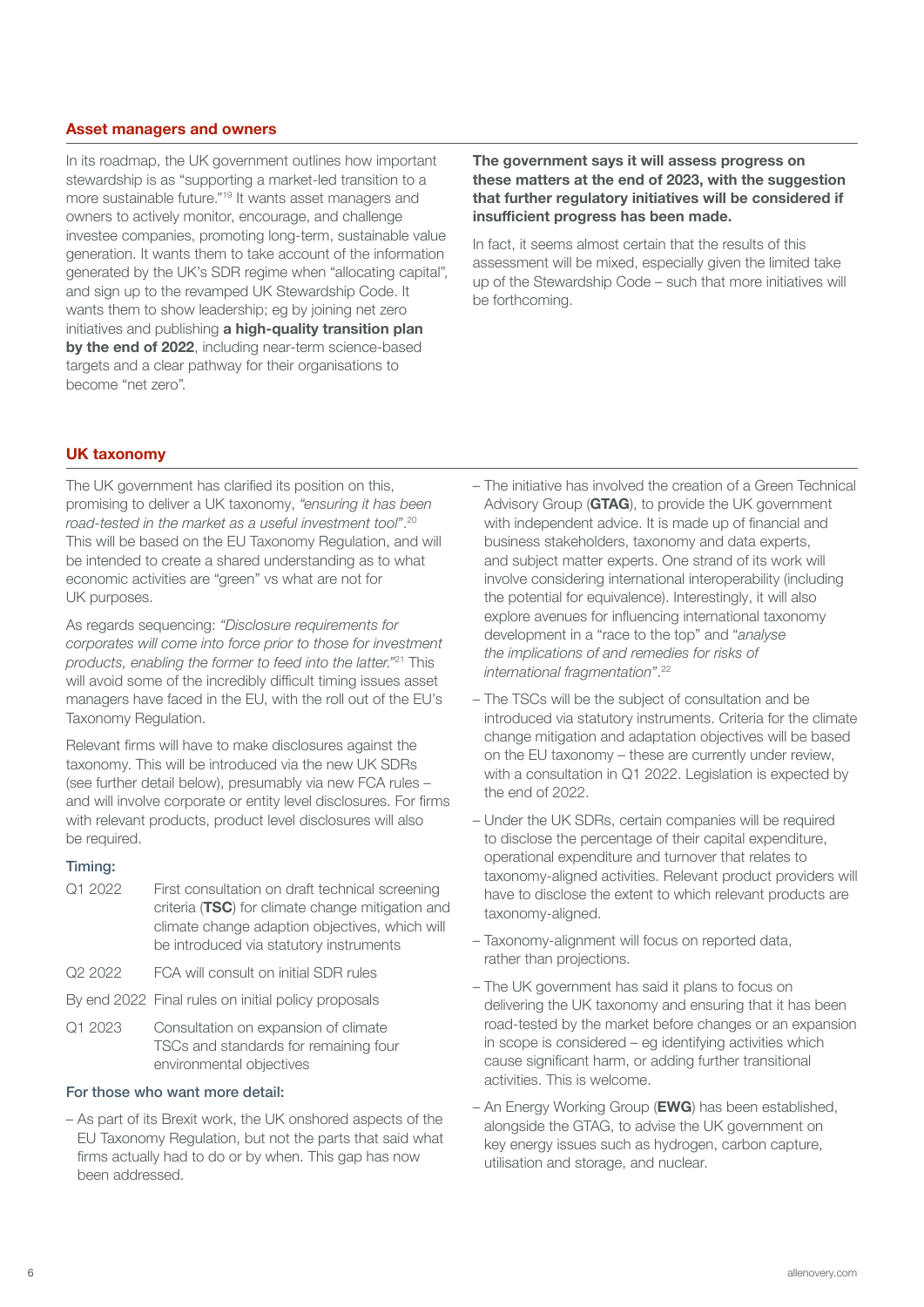## 4. FCA climate adaptation report

The FCA has issued a Climate Change Adaptation Report.<sup>23</sup> This is an impressive, wide ranging and insightful report as to how the FCA and the firms it regulates are adapting to climate change, and what the FCA is planning in terms of further work and initiatives in the short to medium term. It also:

- summarises the FCA's climate change and ESG strategy;
- provides a timeline of its proposed major ESG publications for the next c.9 months;
- summarises what the FCA considers to be the main climate-related risks to which financial services firms are exposed;
- summarises how it considers firms to be addressing/ adapting to climate-related risks and opportunities; and
- discusses the role of capital mobilisation in financing climate change adaptation/mitigation.

The report includes interesting observations off the back of consumer testing, as well as observations on "Climate risk management & the role of derivatives". The FCA also notes it "will continue to engage with issuers, advisors and investors to better understand whether the current framework for ESG bonds supports the work led by the Treasury on funding the transition to net zero".

#### Regulatory objectives

The FCA is clear on the ESG outcomes it wants to achieve – the points on governance, market pricing and ESG ratings below are noted in particular:

- high-quality climate- and sustainability-related disclosures to support **accurate market pricing**, helping consumers choose sustainable investments and drive fair value;
- promote trust and protect consumers from misleading marketing and disclosure around ESG-related products;
- regulated firms have governance arrangements for more complete and careful consideration of material ESG risks and opportunities;
- active investor stewardship that positively influences companies' sustainability strategies, supporting a market-led transition to a more sustainable future;
- promote integrity in the market for ESG-labelled securities, supported by the growth of effective service providers including providers of ESG data, ratings, assurance and verification services; and
- innovation in sustainable finance, making use of technology to bring about change and overcome industry-wide challenges.

#### What will the FCA look at re individual firms

The FCA has foreshadowed what it will look at using its regulatory and supervisory tools to:

- oversee how firms design/deliver/disclose on ESG products – eg to challenge firms on how well the ESG characteristics of products align with their ESG claims and meet client needs/preferences (in other words, greenwashing risk);
- oversee compliance with the new TCFD based disclosure regime – in particular, to help build confidence in the markets for ESG/sustainable products;
- engage with firms to assess the extent to which they are effectively managing the risks and opportunities from climate change, and integrating these considerations within their culture and governance frameworks; and
- engage with firms to assess the extent to which they are supporting the transition to a net zero economy – and where firms have set climate related targets or made net zero commitments, to consider their delivery plans to achieve them.

Three further practical points we would draw out from its report:

- "Our main focus will be on larger firms in the sectors where there are more likely to be climate-related risks, such as asset management and insurance, and on firms that particularly hold themselves out as 'green'."
- "We are considering new areas of focus for future policy work, including promoting *well-designed*, *well governed*, credible and effective transition plans that consider the Government's net zero commitments."
- "We have begun integrating net zero across our other functions, including Supervision and Authorisations. This may include *setting net zero expectations at the Authorisations gateway* and *incorporating net zero themes and questions into our supervisory assessments*.

Although not a consultation, the FCA states that it welcomes feedback.

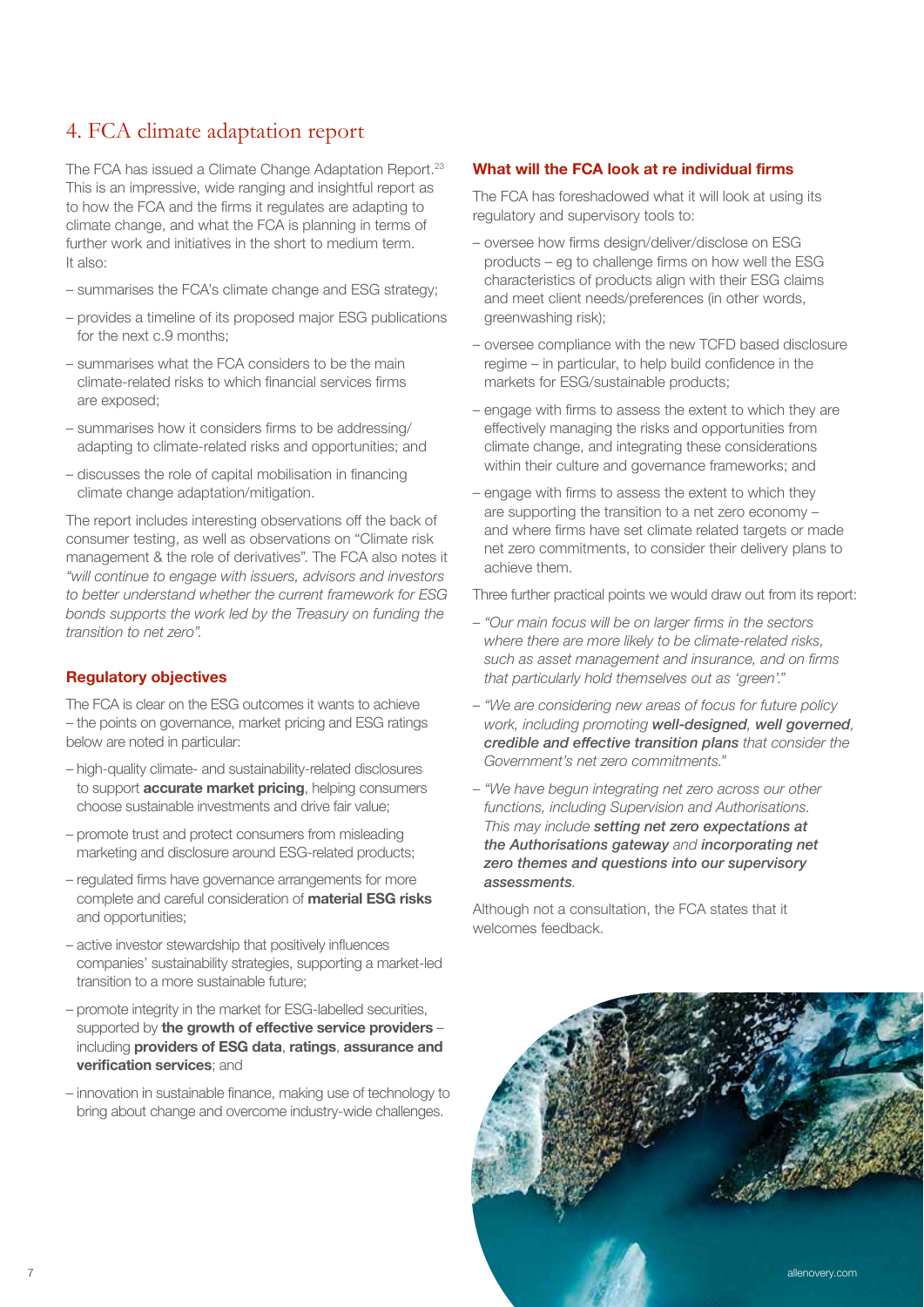## 5. Other UK points

Other points firms may wish to note:

- ESG is now a formal priority for the FCA eg the UK government has asked the FCA to have regard to its net zero commitment when discharging its functions.24 The FCA has (in its latest business plan) noted ESG as a priority across the markets it regulates.25 The CEO has committed it to taking a "lead policymaking role" on climate change, issues of sustainability and good governance, publicly emphasising its role in facilitating the transition to net zero. ESG is also now an FCA Board priority and the FCA has appointed a Director of ESG to drive its ESG agenda forward.
- The FCA has issued a specific ESG strategy.26 This will include developing a policy approach to ESG governance, remuneration, incentives and training/certification in regulated firms. Target milestone: Begin stakeholder engagement in Q2 2022.
- The FCA will begin to issue its own TCFD report with the first due in the summer of 2022.
- The FCA has a focus on "greentech" and "regtech", conducting various initiatives in this regard, including a "Sustainability TechSprint" in 2021 and a Green Fintech Challenge. 27 The Green Fintech Challenge is being run to support the development and live market testing of new products and services that will aid the transition to a net zero economy. The FCA is especially welcoming application from firms developing innovative green solutions that require regulatory support to bring their proposition to market, especially as regards innovations in the area of ESG data and disclosure.<sup>28</sup> The FCA has also hosted two international regulatory roundtable sessions on GreenTech, with 59 regulators from 36 jurisdictions discussing challenges and coming up with an innovation 'wishlist'. Finally, the next cohort of the FCA Digital Sandbox Pilot will focus on sustainability and climate change, and it has begun work with the City of London Corporation and industry to help develop solutions to ESG data and disclosures issues via a digital testing environment.<sup>29</sup>

## 6. Recommendations

It remains early days for a number of the UK initiatives described above. For firms with a pan European presence, relevant implementation work in relation to SFDR and the EU taxonomy will continue, but firms may otherwise wish to consider the following actions:

| Get organised                                             | In various comments throughout its recent papers, the FCA has emphasised points around governance. In our view,<br>it is looking to see that firms have organised themselves prudently, with sensible governance arrangements to deal<br>with the impact of climate change on a firm's organisation, together with other ESG risks and opportunities. In our<br>view, it is going to become increasingly important to ensure firms take a 360 degree approach – ie integrating climate<br>change and ESG into all relevant functions within the firm, from product development to reporting to IT and to<br>risk management. |
|-----------------------------------------------------------|------------------------------------------------------------------------------------------------------------------------------------------------------------------------------------------------------------------------------------------------------------------------------------------------------------------------------------------------------------------------------------------------------------------------------------------------------------------------------------------------------------------------------------------------------------------------------------------------------------------------------|
| <b>Skills</b>                                             | In its recent papers, the FCA acknowledges that it is having to "skill up" on climate change and ESG – and in our<br>view, it will recognise the same for most firms, as they need to develop the skills internally to identify, manage and<br>report on climate change and ESG related matters.                                                                                                                                                                                                                                                                                                                             |
| Ensure you are aware of<br>relevant regulatory priorities | The FCA papers referred to above include an excellent snapshot of the way they are looking at climate change<br>and ESG, and what they will focus on in their requlatory work with firms – including day to day supervisory work.<br>Firms may wish to ensure they understand this, and are managing any new or emerging regulatory issues.                                                                                                                                                                                                                                                                                  |
| Plug into what the industry<br>is doing                   | Trade bodies are doing a lot of work to get ahead of the regulatory developments discussed in this bulletin, as well<br>as helping firms understand and adapt to the new world. Where you can, we recommend you get involved in this<br>work and leverage it for your internal teams and projects - also to understand emerging best practice and industry<br>views on interpretation issues.                                                                                                                                                                                                                                |
| Training                                                  | Focus on staff awareness building and training – some of this will likely need to be built over time. But in<br>areas such as product development, this should reflect the current views and expectations of regulators -<br>eg on greenwashing.                                                                                                                                                                                                                                                                                                                                                                             |
| Regulatory developments                                   | We expect the proposals set out in this paper to develop rapidly from this point – as a final but obvious point,<br>we therefore recommend your internal team stay on top of requlatory developments and understand the<br>"direction of travel".                                                                                                                                                                                                                                                                                                                                                                            |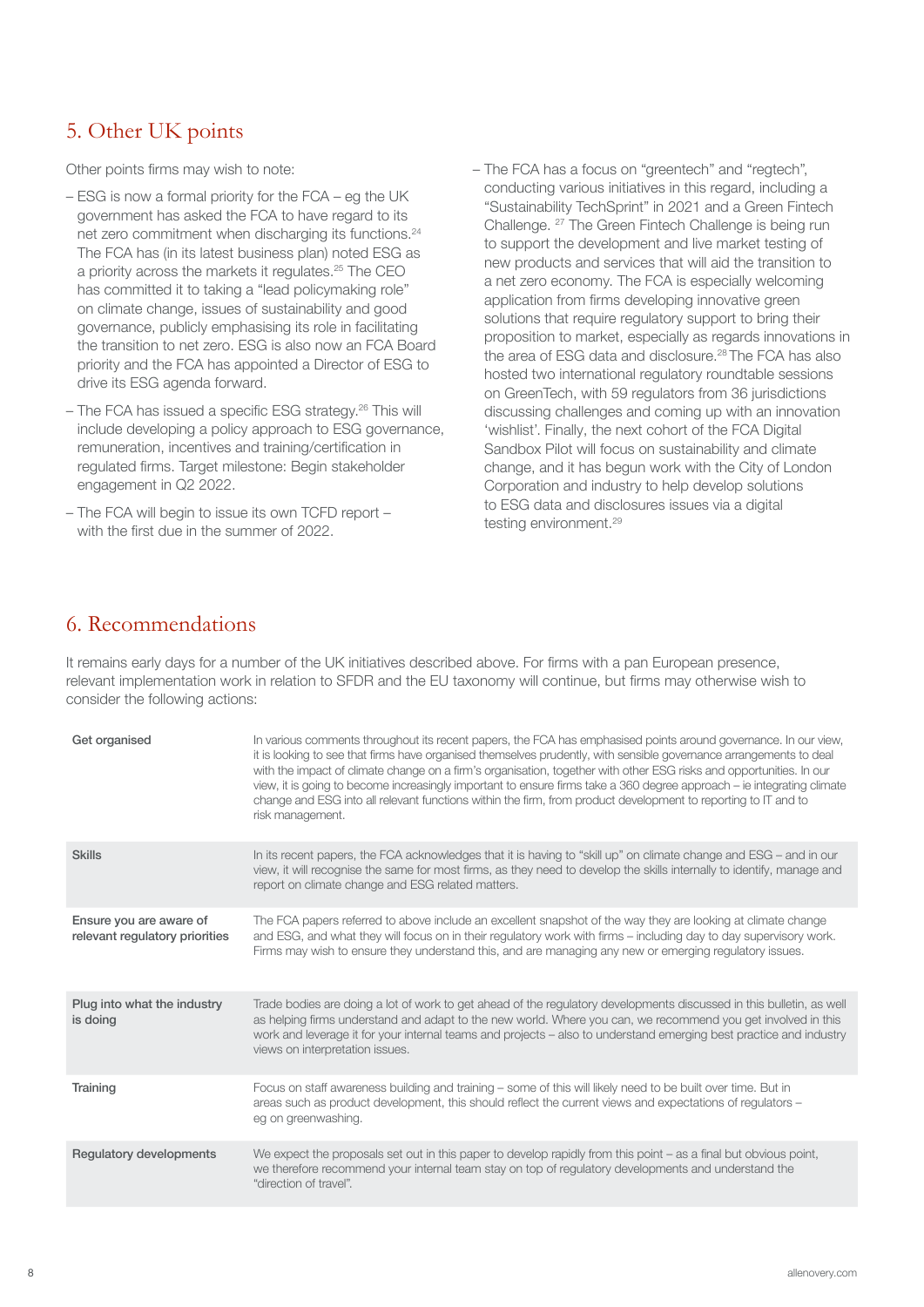## 7. How can A&O help?

Please get in touch with your usual A&O contact if you wish to discuss the policy initiatives set out above, or if we can help further in any other way. Please also let us know if you would like copies of our other relevant briefings – eg on SFDR, the EU taxonomy, greenwashing risks and issues, and so on.

#### Appendix

#### FCA product labelling and classification system

| <b>Categories of products</b>                                                                                                                   | <b>Key points</b>                                                                                                                                                                                                                                                                                                                                                                                                                                                                                                                                                                  | <b>EU SFDR equivalent</b>                                                                                                                                       |  |
|-------------------------------------------------------------------------------------------------------------------------------------------------|------------------------------------------------------------------------------------------------------------------------------------------------------------------------------------------------------------------------------------------------------------------------------------------------------------------------------------------------------------------------------------------------------------------------------------------------------------------------------------------------------------------------------------------------------------------------------------|-----------------------------------------------------------------------------------------------------------------------------------------------------------------|--|
| (1) Sustainable<br>Divided into three types:                                                                                                    | Products that pursue specific sustainability characteristics,<br>themes or objectives alongside delivering a financial return.                                                                                                                                                                                                                                                                                                                                                                                                                                                     | <b>NA</b>                                                                                                                                                       |  |
| (a) Impact<br>(objective of delivering positive<br>environmental<br>or social impact)                                                           | Products with the objective of delivering net positive social and/or<br>environmental impact alongside a financial return.                                                                                                                                                                                                                                                                                                                                                                                                                                                         | FCA considers this would overlap with a<br>small sub-set of Article 9 SFDR products                                                                             |  |
|                                                                                                                                                 | Minimum criteria: Intentionality, theoretical ability to deliver and<br>measure additionality through investment decision-making and<br>investor stewardship, impact measurement and verification.                                                                                                                                                                                                                                                                                                                                                                                 | Commentary: In principal we agree,<br>except that an Article 9 SFDR product<br>must also meet the "do not significantly<br>harm" (DNSH) requirement - this does |  |
|                                                                                                                                                 | Note: If additionality (whether financial or non-financial) were one<br>of the necessary criteria for impact products, it is likely that fewer<br>products would qualify for an 'Impact' label than those currently<br>categorised as Article 9 funds under SFDR. This may well be a<br>reason to arque for an additional category of 'Impact' products<br>that would only contain a sub-set of the funds currently categorised<br>as Article 9 under SFDR.                                                                                                                        | not seem a factor in the FCA's category.<br>So in fact, we would "map" this category<br>to either Article 8 or 9 SFDR depending<br>on the circumstances.        |  |
| (b) Aligned<br>(sustainable characteristics,<br>themes or objectives;<br>high allocation to UK taxonomy<br>aligned sustainable activities)      | Products with sustainability characteristics, themes or objectives<br>and a high proportion of underlying assets (measured according to<br>a minimum threshold) that meet the sustainability criteria set out in<br>the UK taxonomy (or could otherwise be verifiably established to be<br>sustainable, where a taxonomy is not yet available).<br>Minimum criteria: Same as transitioning criteria below,<br>plus minimum thresholds for asset allocation.                                                                                                                        | Article 8 SFDR                                                                                                                                                  |  |
| (c) Transitioning<br>(sustainable characteristics,<br>themes or objectives;<br>low allocation to UK taxonomy<br>aligned sustainable activities) | Products with sustainability characteristics, themes or objectives<br>that do not yet have a high proportion of underlying assets<br>meeting the sustainability criteria set out in the UK taxonomy<br>(or can otherwise be verifiably established to be sustainable,<br>where a taxonomy is not yet available).<br>These products pursue strategies that aim to influence underlying<br>assets towards meeting sustainability criteria over time; eg via active<br>and targeted investor stewardship. The expectation, therefore, is that<br>this proportion will rise over time. | Article 8 SFDR                                                                                                                                                  |  |
|                                                                                                                                                 | <b>Minimum criteria:</b> Evidence of sustainability characteristics,<br>themes or objectives reflected fairly and consistently in the<br>investment policy or strategy and may include some combination of:<br>- restrictions to the investible universe, including investment limits<br>and thresholds<br>- screening criteria (positive or negative)<br>- the application of benchmarks or indices and expected or typical<br>tracking error relative to the benchmark                                                                                                           |                                                                                                                                                                 |  |
|                                                                                                                                                 | - the entity's stewardship approach as applied to the product                                                                                                                                                                                                                                                                                                                                                                                                                                                                                                                      |                                                                                                                                                                 |  |